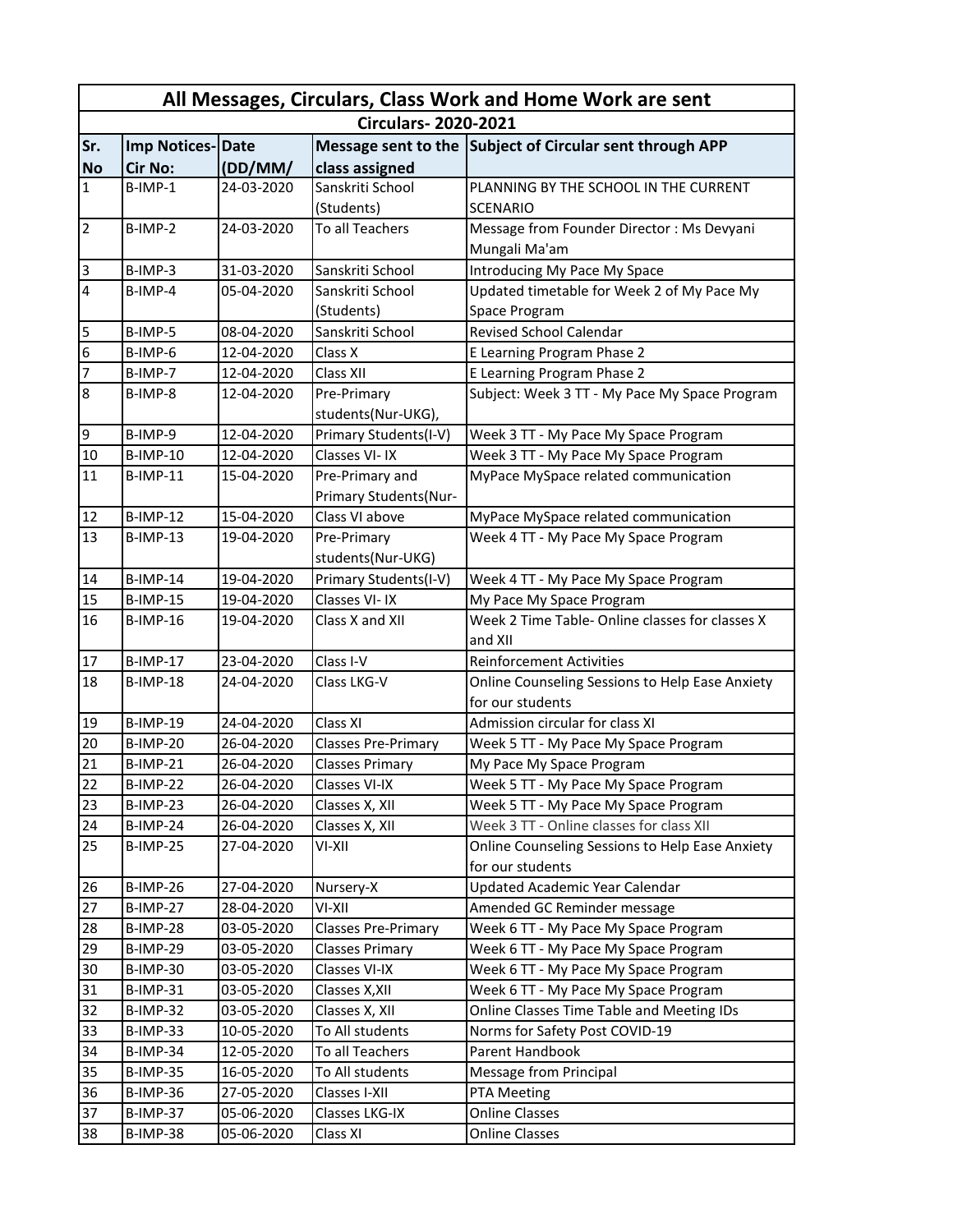| 39 | <b>B-IMP-39</b> | 07-06-2020 | Classes X-XII               | Virtual Class Time Table                                                 |
|----|-----------------|------------|-----------------------------|--------------------------------------------------------------------------|
| 40 | <b>B-IMP-40</b> | 07-06-2020 | <b>Class Nursery</b>        | <b>Online Classes</b>                                                    |
| 41 | <b>B-IMP-41</b> | 07-06-2020 | <b>Classes Pre-Primary</b>  | June Week 2 TIme table- My Pace My Space                                 |
| 42 | <b>B-IMP-42</b> | 07-06-2020 | <b>Classes Primary</b>      | June Week 2 TIme table- My Pace My Space                                 |
| 43 | <b>B-IMP-43</b> | 07-06-2020 | Classes VI-IX               | June Week 2 TIme table- My Pace My Space                                 |
| 44 | <b>B-IMP-44</b> | 08-06-2020 | Middle school Teachers      | <b>Urgent: Duration of WebEx class</b>                                   |
| 45 | <b>B-IMP-45</b> | 09-06-2020 | <b>Classes Pre-Primary</b>  | Online Interactive Learning Sessions                                     |
| 46 | <b>B-IMP-46</b> | 11-06-2020 | Class IX-B                  | Change in TT - IX B for 12-June-2020                                     |
| 47 | <b>B-IMP-47</b> | 12-06-2020 | CLass IV-D                  | Meet & Greet Session of IV D                                             |
| 48 | B-IMP-48        | 14-06-2020 | Classes III-VIII            | <b>WebEx Classes</b>                                                     |
| 49 | <b>B-IMP-49</b> | 19-06-2020 | Classes VI-XII              | International Day of Yoga                                                |
| 50 | <b>B-IMP-50</b> | 19-06-2020 | <b>CLasses Nursery- XII</b> | Class Recordings and Reference Material                                  |
| 51 | <b>B-IMP-51</b> | 20-06-2020 | Classes I-XII               | MOM of PTA meeting                                                       |
| 52 | <b>B-IMP-52</b> | 23-06-2020 | Classes I-IX                | Online Out Reach Program for Safeguarding                                |
|    |                 |            |                             | Emotional Health & Well Being                                            |
| 53 | <b>B-IMP-53</b> | 24-06-2020 | <b>CLasses Nursery-XII</b>  | Important update                                                         |
| 54 | <b>B-IMP-54</b> | 28-06-2020 | Classes I-IX                | <b>CO-Scholastic activities</b>                                          |
| 55 | <b>B-IMP-55</b> | 17-07-2020 | Classes Nursery- XII        | Sanskriti Student 2ND RANK -ALL INDIA LEVEL - X                          |
|    |                 |            |                             | <b>Boards</b>                                                            |
| 56 | <b>B-IMP-56</b> | 18-07-2020 | Classes VI-XII              | Updated schedule for Saturdays                                           |
| 57 | <b>B-IMP-57</b> | 24-07-2020 | Classes Nursery- XII        | Important Update-PTM                                                     |
| 58 | <b>B-IMP-58</b> | 27-07-2020 | Classes Nursery- XII        | Circular for Holiday                                                     |
| 59 | <b>B-IMP-59</b> | 28-07-2020 | Class XII                   | Assessment Circular                                                      |
| 60 | <b>B-IMP-60</b> | 30-07-2020 | Classes Nursery-XII         | Important Update-Holiday                                                 |
| 61 | <b>B-IMP-61</b> | 04-08-2020 | Classes VI-XII              | Important update- Assessment                                             |
|    |                 |            |                             |                                                                          |
| 62 | <b>B-IMP-62</b> | 05-08-2020 | Classes II-V                | Important update- Assessment                                             |
| 63 | B-IMP-63        | 07-08-2020 | Classes VI-XII              | Syllabus and Time Table - Class Tests-1                                  |
| 64 | B-IMP-64        | 11-08-2020 | Classes VI-XII              | Message regarding online classes during exams                            |
| 65 | <b>B-IMP-65</b> | 11-08-2020 | $II - V$                    | Circular regarding Assessment                                            |
| 66 | B-IMP-66        | 14-08-2020 | <b>Classes VI-XII</b>       | Circular regarding Class Tests                                           |
| 67 | <b>B-IMP-67</b> | 14-08-2020 | Classes Nursery- XII        | Sanskriti School chosen as a PASCH partner school                        |
| 68 | <b>B-IMP-68</b> | 16-08-2020 | <b>CLasses VI-XII</b>       | <b>Important Circular</b>                                                |
| 69 | <b>B-IMP-69</b> | 18-08-2020 | Classes II to XII           | Final Olympiads Class II to XII                                          |
| 70 | <b>B-IMP-70</b> | 19-08-2020 | <b>Classes VI</b>           | Grade 6 Marathi orals from Tuesday, 25 Aug, 20                           |
| 71 | <b>B-IMP-71</b> | 19-08-2020 | Classes I to III            | I to III - Circular for Story                                            |
| 72 | <b>B-IMP-72</b> | 26-08-2020 | Class II onwards            | <b>SOF CIRCULAR</b>                                                      |
| 73 | B-IMP-73        | 30-08-2020 | Class V                     | Class V- Approved copies of Time Table and                               |
| 74 | B-IMP-74        | 31-08-2020 | classes VI-XII              | Circular for class VI onward students                                    |
| 75 | <b>B-IMP-75</b> | 02-09-2020 | Classes II                  | Class assessment circular                                                |
| 76 | <b>B-IMP-76</b> | 02-09-2020 | Classes III                 | Class assessment circular                                                |
| 77 | B-IMP-77        | 02-09-2020 | Classes IV                  | Class assessment circular                                                |
| 78 | <b>B-IMP-79</b> | 02-09-2020 | Classes IV                  | Class assessment circular                                                |
| 79 | <b>B-IMP-79</b> | 04-09-2020 | Classes I-V                 |                                                                          |
| 80 | <b>B-IMP-80</b> | 09-09-2020 | Classes VI-IX & XI          | Sample answer sheets                                                     |
| 81 | <b>B-IMP-81</b> | 10-09-2020 | Classes VI-IX & XI          | Doubt clearing venue                                                     |
| 82 | B-IMP-82        | 17-09-2020 | Class V to XII              | message-V to XII-via CM today                                            |
| 83 | B-IMP-83        | 28-09-2020 | Class Nur to Class XII      | the list of Holidays for October and November,                           |
| 84 | B-IMP-84        | 15-10-2020 | Class VIII & IX             | Co-scholastic classes                                                    |
| 85 | <b>B-IMP-85</b> | 15-10-2020 | Class V                     | circular to IV & VIII for the choice of language for<br>the next session |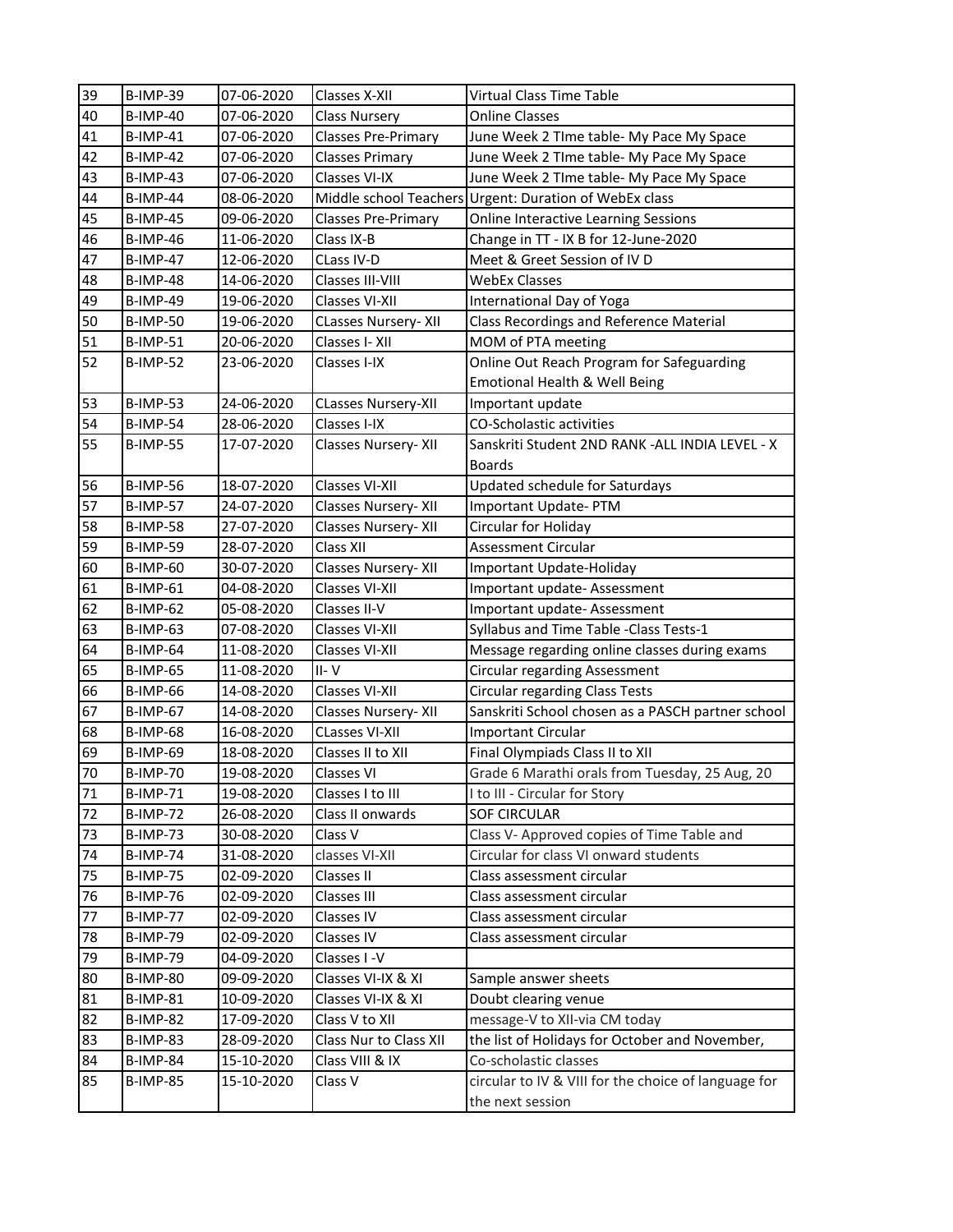| 86  | <b>B-IMP-86</b>  | 15-10-2020 | Class IX & X                | circular to Class IX & X for the choice of language                          |
|-----|------------------|------------|-----------------------------|------------------------------------------------------------------------------|
|     |                  |            |                             | for the next session                                                         |
| 87  | <b>B-IMP-87</b>  | 02-11-2020 | Class X & XII               | Important information pertaining to Pre-Board-1                              |
| 88  | <b>B-IMP-88</b>  | 03-11-2020 | Class V & VII               | German Day Plan                                                              |
| 89  | <b>B-IMP-89</b>  | 10-11-2020 | Class III & V               | Important information pertaining to Term II                                  |
| 90  | <b>B-IMP-90</b>  | 10-11-2020 | Class IX & XI               | Important information pertaining to Term II                                  |
| 91  | <b>B-IMP-91</b>  | 10-11-2020 | Class I                     | Important information regarding One-on-One                                   |
| 92  | <b>B-IMP-92</b>  | 10-11-2020 | Class VI & VIII             | Important information pertaining to Term II                                  |
| 93  | <b>B-IMP-93</b>  | 10-11-2020 | Class II                    | Important information pertaining to Term II                                  |
| 94  | <b>B-IMP-94</b>  | 25-11-2020 | To all students             | List of Holidays for December 2020 and January                               |
|     |                  |            |                             | 2021 and Revised dates of WA-2                                               |
| 95  | <b>B-IMP-95</b>  | 02-12-2020 | Class II to XII             | Regarding Written and Oral Assessment                                        |
| 96  | <b>B-IMP-96</b>  | 09-12-2020 | Class I to Class XII        | Information regarding BRICSMATHS 2020                                        |
| 97  | <b>B-IMP-97</b>  | 11-12-2020 | Class X and XII             | <b>URLs for Pre-Board Exams</b>                                              |
| 98  | <b>B-IMP-98</b>  | 21-12-2020 | Class X                     | <b>Class X Practical</b>                                                     |
| 99  | <b>B-IMP-99</b>  | 23-12-2020 | Class VI and IX             | Dr. Homi Bhabha Balvaidnyanik Competition 2020-                              |
| 100 | <b>B-IMP-100</b> | 23-12-2020 | Class XII                   | PTM circular for class XII                                                   |
| 101 | B-IMP-101        | 29-12-2020 | Class XII                   | Consent Form for Attending Practicals on Campus                              |
| 102 | B-IMP-102        | 04-01-2021 |                             | All students whose fees Circular for continuation for next academic year 21- |
|     |                  |            | is clear and app            | 22                                                                           |
| 103 | B-IMP-103        | 04-01-2021 |                             | All students whose fees Circular for continuation for next academic year 21- |
|     |                  |            | part payment and app        | 22                                                                           |
| 104 | B-IMP-104        | 04-01-2021 |                             | All students whose fees Circular for continuation for next academic year 21- |
|     |                  |            | not paid and app            | 22                                                                           |
|     |                  |            | deactivated sent via        |                                                                              |
|     |                  |            | email to all the fee        |                                                                              |
| 105 | B-IMP-105        | 05-01-2021 | Class X PTM                 | Circular regarding PTM                                                       |
| 106 | B-IMP-106        | 05-01-2021 | Class XI PTM                | Circular regarding PTM                                                       |
| 107 | B-IMP-107        | 05-01-2021 | Class XII PTM               | Circular regarding PTM                                                       |
| 108 | <b>B-IMP-108</b> | 14-01-2021 | Class IX & X                | Webinar on career guidance                                                   |
| 109 | B-IMP-109        | 19-01-2021 | Class II to IV              | Dates of WA-3                                                                |
| 110 | B-IMP-110        | 19-01-2021 | All students whose app      | Information updation link                                                    |
|     |                  |            | is activated                |                                                                              |
| 111 | <b>B-IMP-111</b> | 20-01-2021 | <b>Class Xth Practicals</b> | Updates on Practicals.                                                       |
| 112 | <b>B-IMP-112</b> | 22-01-2021 | Class Xth and XIIth         | Aptitude test                                                                |
| 113 | B-IMP-113        | 22-01-2021 | Class Xth and XIIth         | <b>Circular for Extramarks</b>                                               |
| 114 | B-IMP-114        | 26-01-2021 | Class Xth                   | Undertaking and Consent form                                                 |
| 115 | B-IMP-115        | 29-01-2021 | Class XI                    | Covid Safety - SOPs to be followed in school                                 |
| 116 | B-IMP-116        | 29-01-2021 | Nur to Class XII            | Circular has been sent to Class Nur to class XII.                            |
| 117 | B-IMP-117        | 29-01-2021 | Class X                     | Physical school TT                                                           |
| 118 | <b>B-IMP-118</b> | 01-02-2021 | Class Nur to XII            | Draft to go on CM for ID card and Almanac                                    |
| 119 | <b>B-IMP-119</b> | 02-02-2021 | Class Nur to XII            | Online classes                                                               |
| 120 | B-IMP-120        | 03-02-2021 | Class IX                    | Covid SOP                                                                    |
| 121 | B-IMP-121        | 04-02-2021 | Class XI                    | Class XI google link for consent and undertaking                             |
| 122 | <b>B-IMP-122</b> | 06-02-2021 | Class XI                    | Physical school TT                                                           |
| 123 | B-IMP-123        | 08-02-2021 | Class IX                    | Consent to send students for practicals and                                  |
|     |                  |            |                             | transport consent                                                            |
| 124 | <b>B-IMP-124</b> | 11-02-2021 | Class Nursery to IX, XI     | Important dates in March                                                     |
| 125 | <b>B-IMP-125</b> | 13-02-2021 | Class IX                    | Physical school TT                                                           |
| 126 | <b>B-IMP-126</b> | 18-02-2021 | Class V                     | Final exam circular                                                          |
| 127 | <b>B-IMP-127</b> | 18-02-2021 | Class VI to VIII            | Final exam circular                                                          |